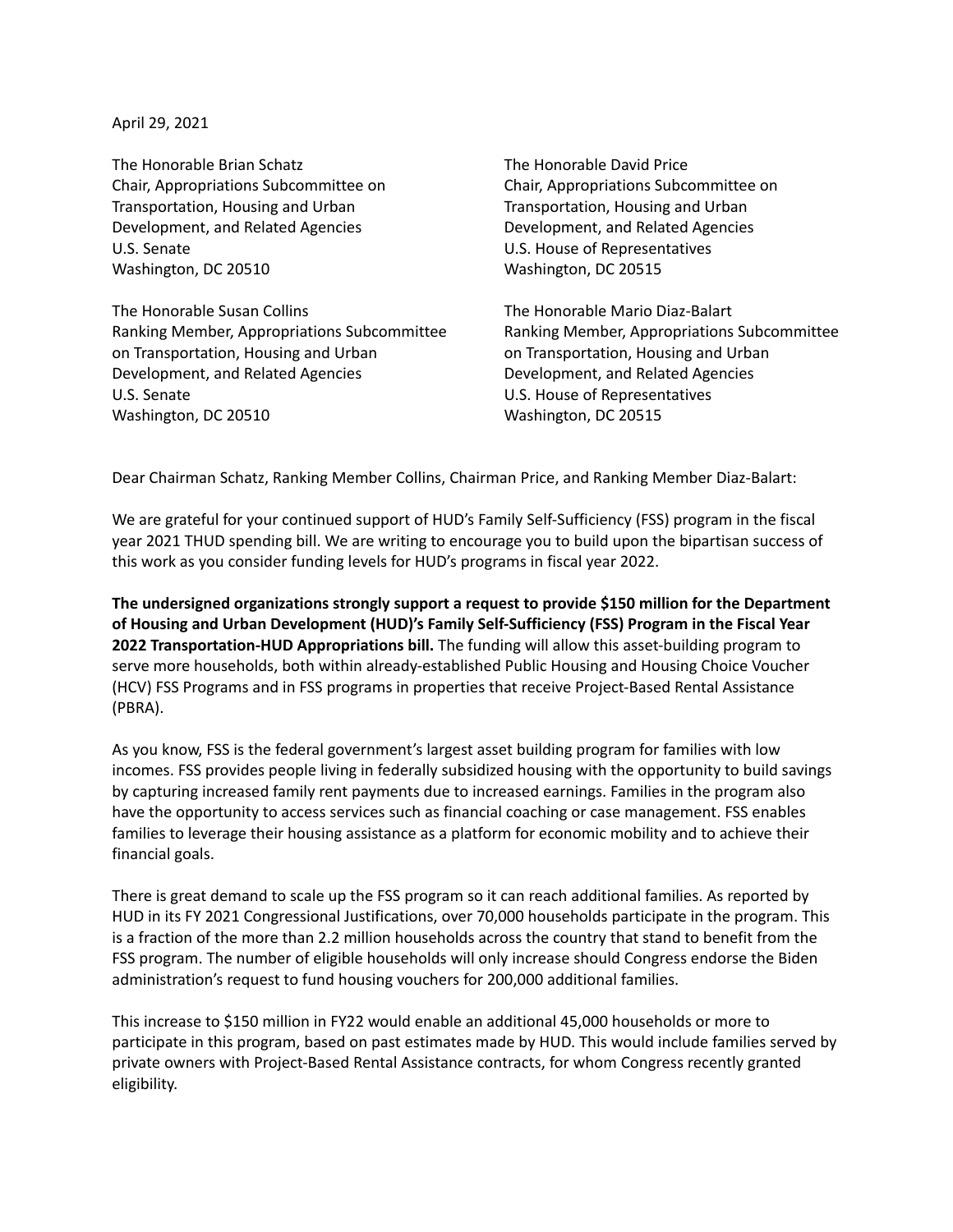Significantly expanding access to the FSS program would not only help to provide families with low incomes the support they will need to recover from the economic crisis caused by the COVID-19 pandemic, but also to build the financial security necessary to weather uncertain times that may come in the future. According to HUD, graduates that build savings in the program have average savings of \$6,700.

**Finally, we would also encourage Congress to act to foster the expansion of high-performing FSS programs by striking language in prior appropriations legislation that prevented HUD from considering performance in determining renewal funding awards or expansion of existing programs.** These performance measures were developed consistent with Congress' direction in the 2018 amendments and have been appropriately reviewed by the public. Allowing HUD to consider performance measures when determining funding awards will ensure that the funding Congress appropriates can be used to support families to increase their earnings, build savings, achieve their goals, and make progress on the pathway to financial security.

Thank you for your continued support of the FSS program and for your efforts in recent years to expand its scope and impact to benefit more families than ever before. Please contact Jimmy Stuart at [jstuart@compassworkingcapital.org](mailto:jstuart@compassworkingcapital.org) or 857-317-3283 if you have any questions or need additional information.

Sincerely,

American Association of Service Coordinators Baltimore Regional Housing Partnership Beacon Communities Boston Housing Authority The Caleb Group Caribou Housing Authority The Community Builders Community Health Councils Compass Working Capital Flint Housing Commission Florida Housing Coalition Hallkeen Management Hot Springs Housing Authority Housing Assistance Council Housing Authority City of Fort Myers Housing Authority of the County of San Mateo Housing Authority of Thurston County Housing Partnership Network Lake County Housing Authority Local Initiatives Support Corporation Low Income Investment Fund Mass. Assoc. of Community Development Corporations Mercy Housing, Inc National Affordable Housing Management Association National Association of Housing and Redevelopment Officials